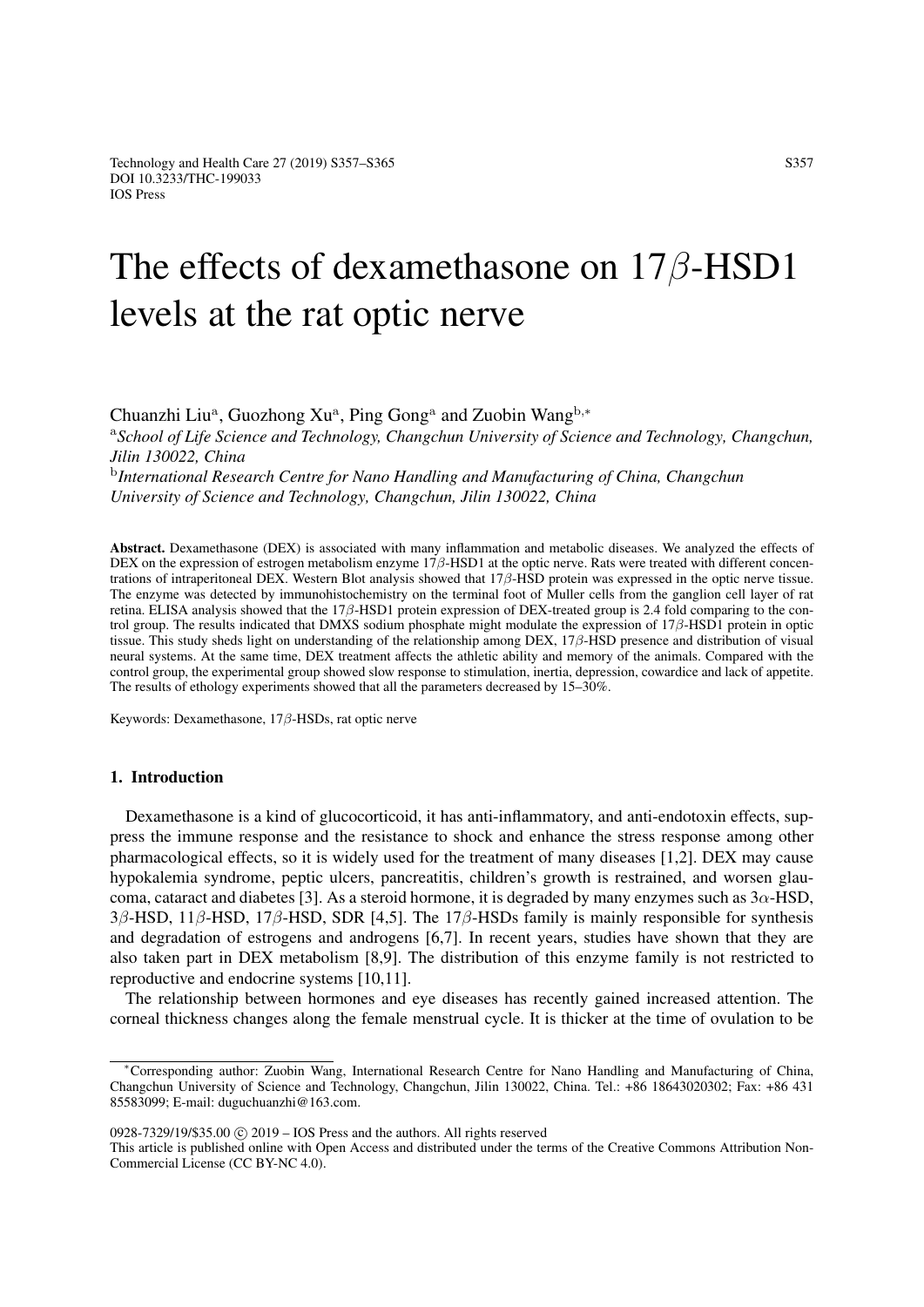#### S358 *C. Liu et al. / The effects of dexamethasone on 17*β*-HSD1 levels at the rat optic nerve*

gradually thinner up to the menstrual period [\[12,](#page-7-11)[13\]](#page-7-12). The incidence of cataracts is higher in woman than in men, especially in postmenopausal women, because of the lack of estrogens that is a well-known risk factor [\[14\]](#page-7-13). Hormones also play important roles in neural regulation and protection, avoiding neural degeneration [\[15](#page-7-14)[,16\]](#page-8-0). It has also been found that estradiol can enhance the viability of primary nerve cell cultures. The activation of estrogen receptors result in nerve protective effects, improve the interaction between antioxidants and intracellular signal transduction pathways, inhibit apoptosis, enhance synaptic sprouting and axonal regeneration, and improve the function of cholinergic nerves [\[17,](#page-8-1)[18\]](#page-8-2).

In the early 90s, the steroid hormonal, pregnenolone, dehydroepiandrosterone and progesterone were found in the human retina [\[19\]](#page-8-3). In 2008, hormonal receptors were located at the rat retina by immunohistochemistry [\[20\]](#page-8-4). Zhang designed a study to explore the ovarectomy and sham-ovarectomy for studying the effect of estrogen on ocular diseases and its role in retinal neovascularization. He found decrease of estrogen level in blood contributes to retinal neovascularization, but too much damage to the optic nerve and cause SD rats visual deterioration [\[21\]](#page-8-5). Garg et al. measured the serous steroid and 24 h urinary steroid content in 30 (central serous chorioretinopathy, CSC) patients and the control group, and found that the steroid content in the patients group was significantly higher than control group, and the female patients were significantly higher than the male patients. Steroid hormones are involved in regulating choroidal microcirculation, causing retinal pigment epithelium damage and local ion flow changes in high dosage. The local metabolism of hormones plays an important role in gene regulation, nerve regulation and immune regulation [\[22\]](#page-8-6). Several studies demonstrated that hormones and the related enzymes are closely involved with eye diseases [\[23\]](#page-8-7). We have studied the expression of  $17\beta$ -HSD and the effects of DEX in neural tissues of the rat eye.

# 2. Materials and methods

# *2.1. Materials*

Sprague Dawley rats (SD rats) were purchased from the laboratory animal center of Jilin University (Changchun, China), Dexamethasone sodium phosphate 5 mg/ml (Zhuo Feng Pharmaceutical Factory of Zhengzhou, China), urethane (Heng Yuan biotech company of Shanghai, China) 15%. Paraformaldehyde solution (Sen Bei Jia Pharmaceutical Factory of Nanjing, China) 4%. Phosphate Buffer solution (PBS, 0.01 mol/L, HP 7.4), Tris-TBS concentration is 0.05 mol/L, Western Blot Buffer (Glycine 2.9 g. Tris 5.8 g, SDS 0.37 g, Methanol, 200 ml, H2O, 1000 ml), TBS Buffer (1 mol/L Tris·HCl (pH7.5) 10 ml. NaCl 8.8 g), 6 mg/ml BSA (blocking buffer). Rbbit anti-HSD17B1 (200 µg/ml, AVIVA Systems Biology, USA). Goat anti-rabbit IgG-HRP (1 mg/ml, ABCAM).

The rat holder, retort stand about 1 meter height, A pool, Y maze (the arms is 450 mm length, 145 mm breadth, 125 mm height), SYU Gel Imaging System (BIO-RAD,USA), FV1000 Laser Scanning Confocal Microscope (Olympus, Japan), CM 850 freezing microtome (Leica, Germany), OCT. Compound (Leica, Germany), UV spectrophotometer (Pu Yuan Metrologic Instruments of Shanghai, China) beaker, glass rod, test tube, graduated pipette, measuring cylinder, Constant temperature and humidity incubator, glass slide.

# *2.2. Dexamethasone treatment assay*

The experimental animals were 6–8 weeks of age, 400–600 g weight, they are healthy, lively, and curious about everything. Rats fed for three days at the laboratory to adapt the animals to the environment. Then, DEX was intraperitoneally injected daily for 7 days. There were 5 groups (2 rats per group). The DEX was given at 5 different concentrations (2 mg/kg, 1.5 mg/kg, 1 mg/kg, 0.5 mg/kg, 0.25 mg/kg).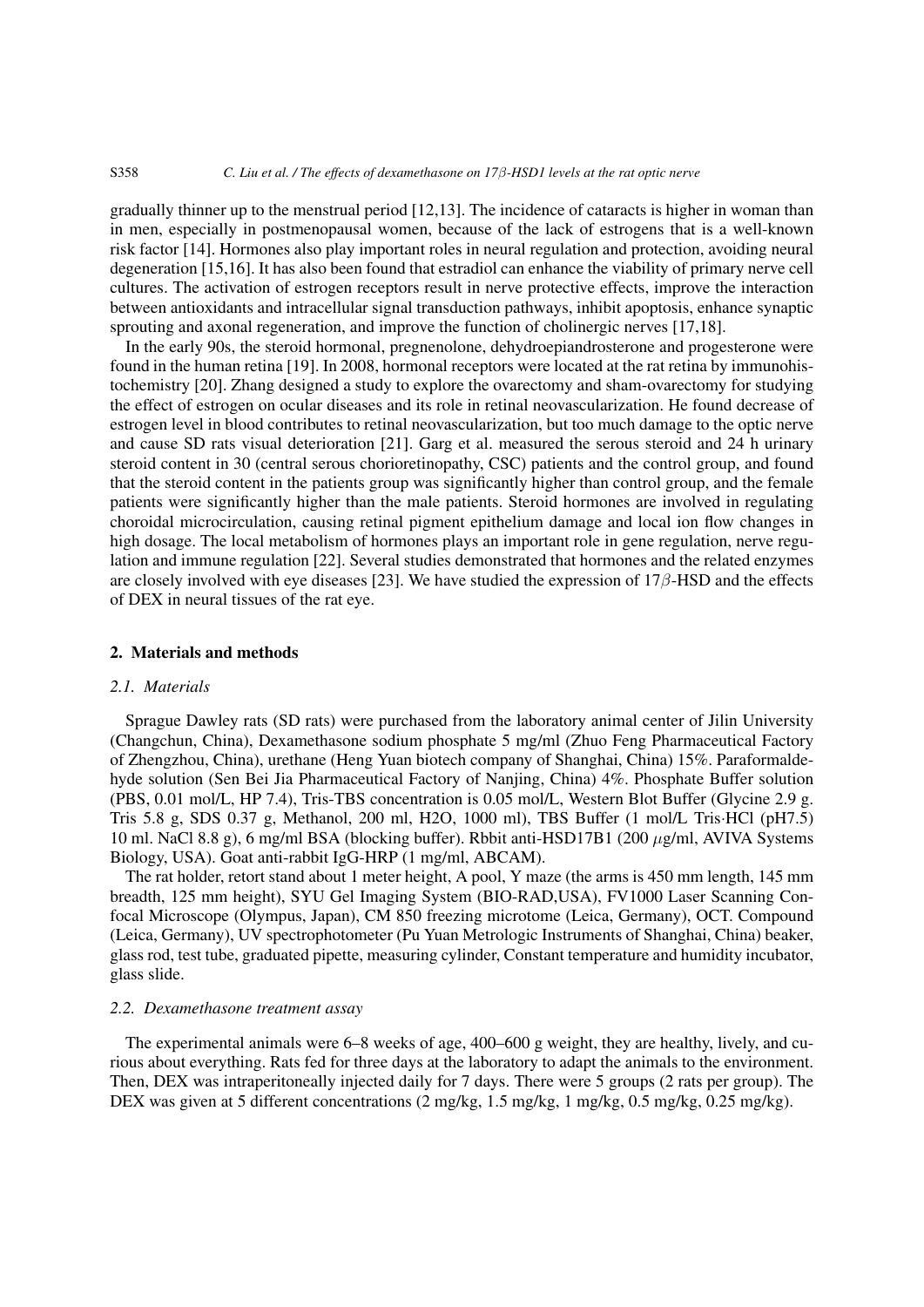After 7 days, the health status of the rats was observed. Y maze, tail suspension test and forced swimming among DEX and control groups were recorded.

# *2.3. Extraction and measure of total protein*

Eyes from ethyl urethane anesthetized rats were obtained and the neural tissues were carefully dissected. Tissues were homogenized in 250  $\mu$ l cracking liquid (including PMSF) in an ice bath for 20 min. and centrifuged at 4◦C (12000 rpm for 5 min). The supernatant was used for protein determination and ELISA.

The protein concentration of the samples was determined following the coomassie brilliant blue method in J. Steroid. Biochem. Mol. Biol [\[24\]](#page-8-8), The OD is determined at 595 wavelength absorption values.

# *2.4. Western Blot of 17*β*-HSD1*

First the optic nerves just extracted from control rats, the retina detachment lysis buffer in homogenizer. centrifugation, collected supernatant liquor, supernatant was used for Western Blot. The sample protein concentration is 1.94 mg/ml. The Western Blot was identified by the method of E. Maser in J. Steroid. Biochem. Mol. Biol [\[24\]](#page-8-8). Added rabbit anti-HSD17B1 (200 µg/ml, AVIVA Systems Biology, USA), dilution 1:1000, 25℃, shake cultivation for 3 h and washed 3 times and added the second antibody goat anti-rabbit IgG-HRP (1 mg/ml, ABCAM), dilution 1:5000, 25◦C, shake cultivation for 1 h, washed 3 times. DAB and H2O2 were mixed about 2 ml, and then put them into nitrocellulose filter, 5 min in the room temperature.

#### *2.5. Immunohistochemistry of 17*β*-HSD1*

Retina tissues were got from DEX rats and controls. There are four samples from each group, right eye or left eye. The optic nerves put into the paraformaldehyde solution 30 min, 4◦C, then dip in 5%, 15%, 35% sucrose solution dehydration 10 min one after another, OCT imbedding, sliced, washed, sealed. The sections were incubated with the first antibody, rabbit anti-HSD17B1 (200  $\mu$ g/ml, AVIVA Systems Biology, USA), dilution 1:100, 4◦C, overnight and the second antibody donkey anti-rabbit IgG-FITC (2 mg/ml, ABCAM), dilution 1:1000, 25◦C, 2 h, then got the photo with laser scanning confocal microscope.

# *2.6. Elisa of 17*β*-HSD1 assay*

ELISA was used to measure the rat optic nerve of DEX-treated and control group. The control group was given sterile water, while the experiment group was given  $17\beta$ -HSD1 protein to react with HSD17B1 antibody. Retina tissue lysis solution diluted 1:500 in PBS was put into the 96-well plate wells (100  $\mu$ L/plate) overnight at 4<sup>°</sup>C (the original concentration of protein is 1.94 mg/ml), then washed three times for 2 min each time. After sealing with BSA (100  $\mu$ L/plate, v/V = 5%) at 37°C for 1 h, washed three times 2 min each time.  $100 \mu L$  of first Ab HSD17B1 antibody diluted 1:50, 1:100, 1:200, 1:400, 1:600, 1:800, 1:1000, 1:1200 (v/V) in PBS were added into each plate. After incubation for 2 h, at 37◦C, washed three times for 2 min each time. Then, HRP Goat Anti-Rabbit Ig G diluted 1:6000 in PBS were added, and closed the lid at 37℃ for 1 h. Finally, washed three times for 2 min each time, then TMB substrates were added to stop the reaction.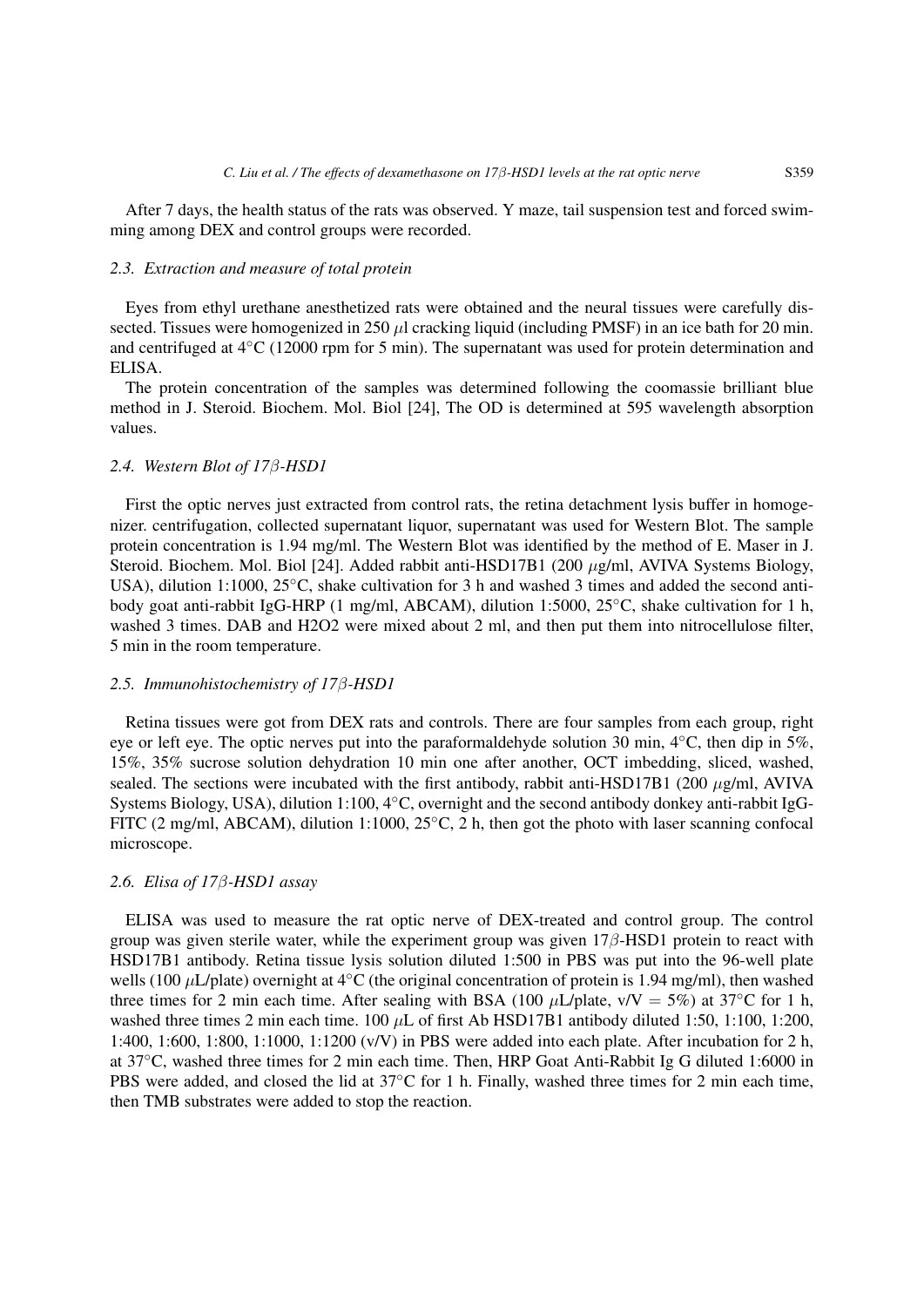<span id="page-3-0"></span>

| The correct times rats found food in Y maze assay |      |    |      |     |      |        |      |     |     |      |
|---------------------------------------------------|------|----|------|-----|------|--------|------|-----|-----|------|
|                                                   | A1   | A2 | A3   | A4  | A5   |        | C2   | CЗ  | C4  |      |
| ∡ day                                             |      |    |      |     |      |        |      |     |     |      |
| 2 day                                             |      |    |      |     |      |        |      |     |     |      |
| 3 day                                             |      |    |      |     |      |        |      |     |     |      |
| 4 day                                             |      |    |      |     |      |        |      |     |     |      |
| 5 day                                             |      |    |      |     |      |        |      |     |     |      |
| 6 day                                             |      |    |      |     |      |        |      |     |     |      |
| 7 day                                             |      |    |      |     |      |        |      |     |     |      |
| Average                                           | 0.86 |    | 2.85 | 2.0 | 0.71 | . . 57 | 3.86 | .86 | 3.0 | 3.38 |

Table 1

The table show correct times rats found food in Y maze assay. A1, A2, A3, A4, A5 group rats which treated with DEX, the C1, C2, C3, C4, C5 was the control groups. It is obviously in 7 days training healthy rats give more times in founding food average 2.8, but the experimental group just  $2$  in one minute.



<span id="page-3-1"></span>Fig. 1. The picture was drawn by the average data in 7 days, each data measured 3 times, A1, A2, A3, A4, A5 group rats which treated with DEX, the C1, C2, C3, C4, C5 was the control groups. Mean is  $171.6 \pm 13.4$  s and  $200.6 \pm 14$  s. Tail suspension test shows experimental group got depression more easily than control.

## 3. Results

# *3.1. Dexamethasone treatment results*

The SD rats injected intraperioneally with EDX in 2 mg/kg, 1.5 mg/kg, 1 mg/kg are death, 0.5 mg/kg and 0.25 mg/kg groups are alive so the limiting concentration chose 0.75 mg/kg for the experimental group. Control group was also measured by giving the same amount of physiological saline.

Seven day's data were taken, the average value were calculated and given in Table [1,](#page-3-0) A1, A2, A3, A4, A5 are the rats injected with DEX, indicating the food average is 2 s/min, but C1, C2, C3, C4, C5 of the control group indicate the food average is 2.8 s/min in Y maze. Tail suspension test shows the average time to give up struggling is 172 s in, but the blank is 200.6 s in average, which is decreased by 14.3%. So, the DEX has negative influence for rats in emotion or exercise capacity (Fig. [1\)](#page-3-1). Forced swimming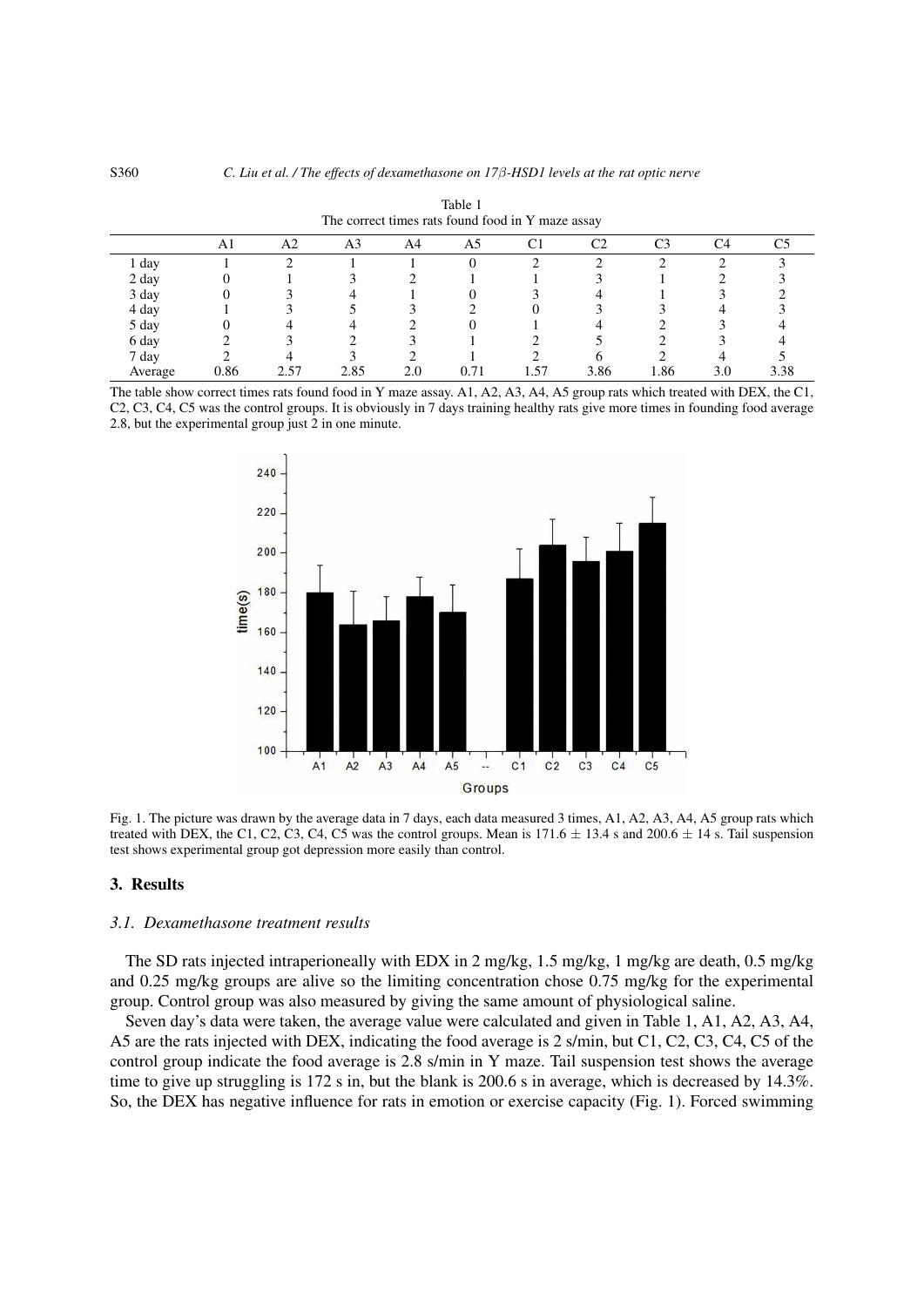

<span id="page-4-0"></span>Fig. 2. Forced Swimming Test (FST) shows rats with the DEX exercise capacity and the faculty of memory. It is obvious the test results are similar in 3 days, but after the fourth day, the score improved. In the control group rats adapting the swimming, the physical strength and memory became much worse than control rats. Especially the fifth, sixth, seventh day, experimental group took more time, it is  $67 \pm 2$  s,  $76 \pm 4$  s,  $90 \pm 1$  s. DEX group are in gray. The control group are in black. Data are shown as the means  $\pm$  standard error of the means,  $\degree p < 0.05$ .

test observation records the time of rats got in desperate state in the water. Struggling time reduces to 19.25% for DEX group, but it is increased to 33.68% for control group (Fig. [2\)](#page-4-0).

## *3.2. Extract and measure total protein*

Standard curve of protein was drawn by coomassie brilliant blue method, based on the gradient dilution technique of BSA solution. The linear regression equation was  $y = 0.0055 * x - 0.0053$ ,  $R^2 =$ 0.9987.

The sample was measured by three times, the absorption values were got at a wavelength of 595 nm, and then calculated according to the standard curve. The average concentration of total protein was 1.94 mg/ml.

#### *3.3. Western Blot of 17*β*-HSD1*

To explore the 17β-HSD1 protein exists in the retina of normal rat. The total protein was got from retina and analyzed by Western Blot. The PVDF filter shows the gray's mark of 17β-HSD1 (Fig. [3\)](#page-5-0). It is about 44KD.

## *3.4. Immunohistochemistry of 17*β*-HSD1*

The result of Immunohistochemistry (IHC) test  $17\beta$ -HSD1 on rat optic nerve was shown in the Fig. [4.](#page-5-1) In the picture it is clear shown about layers of retina, inner limiting membrane, nerve fiber layer, ganglion cell layer, inner plexiform layer, inner nuclear layer, outer plexiform layer and outer nuclear layer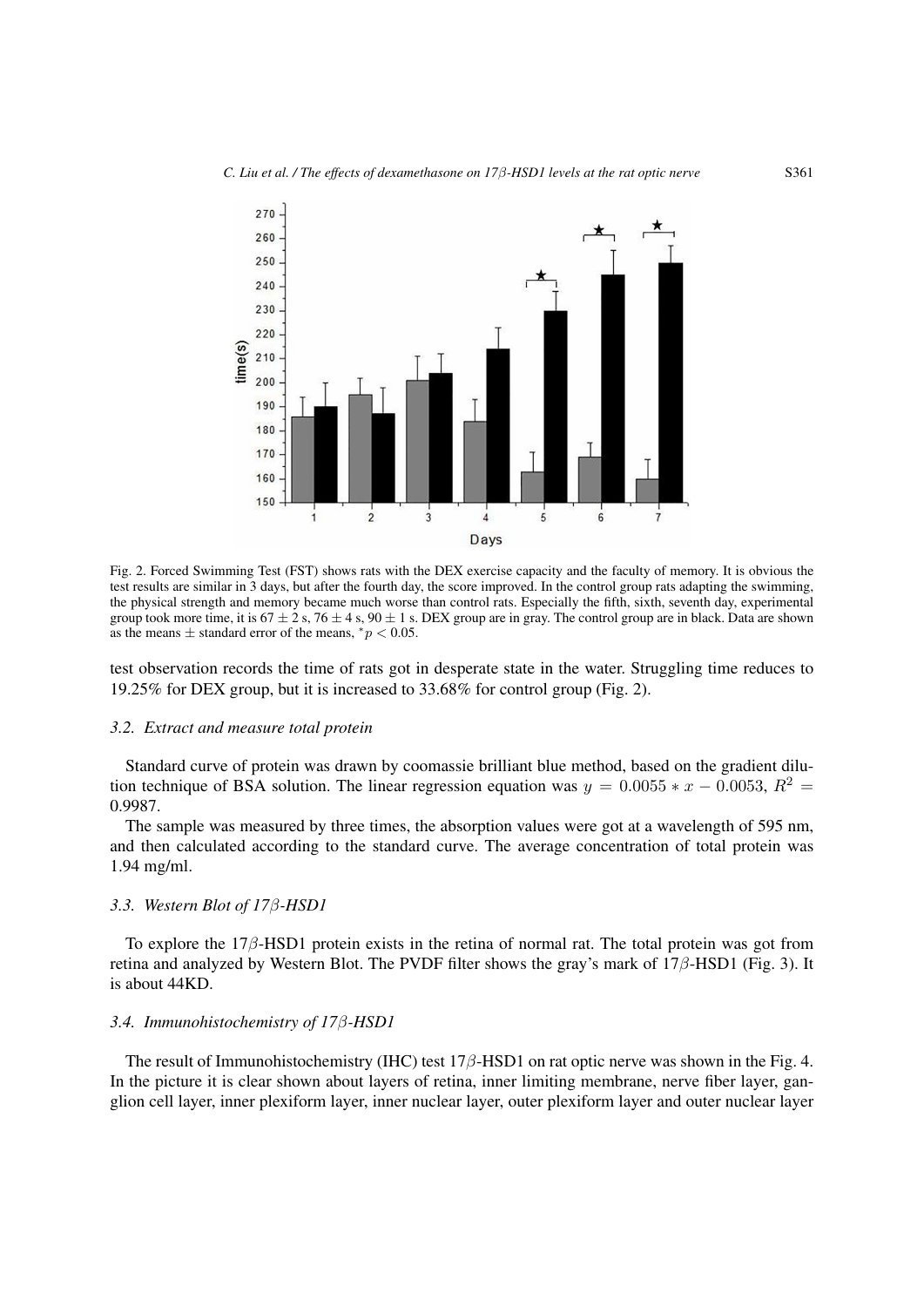<span id="page-5-2"></span>

| Sample  | $17\beta$ -HSD1 | 1:50     | 1:100    | 1:200    | l:400      | 1:600      | 1:800      | 1:1000   | 1:1200   | Control  |
|---------|-----------------|----------|----------|----------|------------|------------|------------|----------|----------|----------|
| DEX     | $1.74 +$        | $1.51 +$ | $1.37 +$ | $1.11 +$ | $0.51 \pm$ | $0.2 \pm$  | $0.12 \pm$ | $0.09 +$ | $0.08 +$ | $0.18 +$ |
|         | 0.07            | 0.08     | 0.09     | 0.07     | 0.12       | 0.08       | 0.05       | 0.02     | 0.03     | 0.03     |
| Control | $0.73 +$        | $0.57 +$ | $0.44 +$ | $0.31 +$ | $0.23 \pm$ | $0.17 \pm$ | $0.12 \pm$ | $0.1 +$  | $0.09 +$ | $0.02 +$ |
|         | 0.08            | 0.07     | 0.1      | 0.06     | 0.07       | 0.04       | 0.05       | 0.03     | 0.04     | 0.02     |

Table 2 Elisa assay OD595 of 17β-HSD1



<span id="page-5-0"></span>Fig. 3. Western Blot of 17 $\beta$ -HSD1 enzyme on rat optic nerve, on the picture lane 1 track is the rat optic nerve sample and lane 2 track is the blank with no sample.



<span id="page-5-1"></span>Fig. 4. IHC shows 17β-HSD1 enzyme on rat optic nerve. The left shows green signal on layers of retina, inner limiting membrane, nerve fiber layer, ganglion cell layer, inner plexiform layer, inner nuclear layer, outer plexiform layer and outer nuclear layer with red circle in experimental group, the right shows control rats have no signals in retina.

(Fig. [4a](#page-5-1)), but there is no signal in control groups (Fig. [4b](#page-5-1)). This experiment shows  $17\beta$ -HSD1 enzyme is in the rat retina. IHC shows the green signal on retina ganglion cell layer about Muller cells with red circle, which is consistent with the previous reported that hormone enzyme may expressed in glial cells [\[25\]](#page-8-9).

# *3.5. Elisa of 17*β*-HSD1*

The results show the 17 $\beta$ -HSD1 content of DEX group is 2.4 times higher than control group (Table [2,](#page-5-2) Fig. [5\)](#page-6-0), indicating that 17β-HSD1 takes part in DEX metabolism on rat optic nerve, it plays an important role in local regulation of hormone level.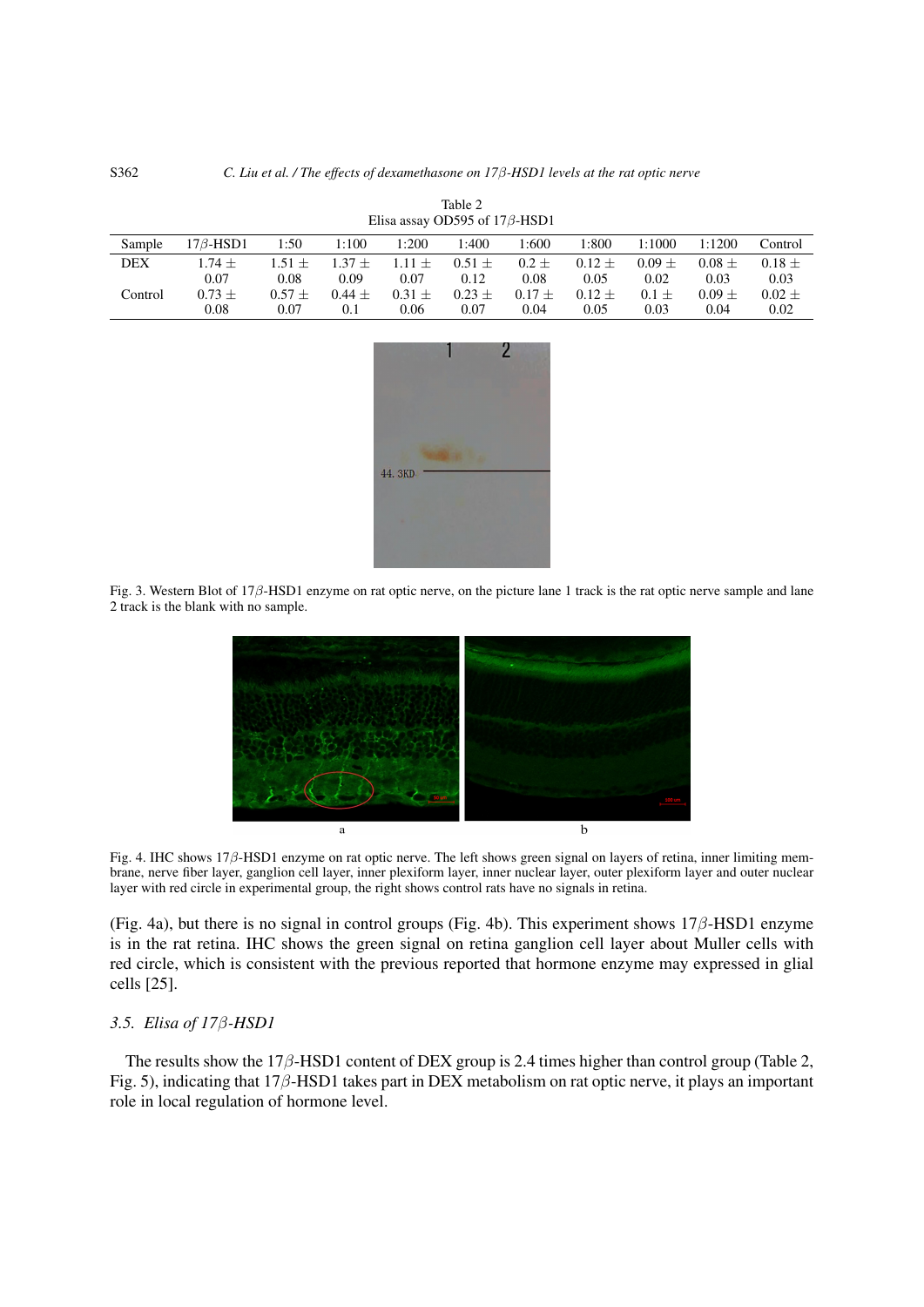

<span id="page-6-0"></span>Fig. 5. Elisa assays the content of 17β-HSD1 in DEX groups and control groups. In the picture the abscissa is 17β-HSD1 antibody with PBS dilute in 1:50, 1:100, 1:200, 1:400, 1:600, 1:800, 1:1000, 1:1200 (v/V), the ordinate is absorption values in 595 nm. the square means DEX group and triangle is control.

#### 4. Discussion

Bisphenol A, pesticide and DEX are synthetic estrogen; they can combine with hormone receptor or mimic hormones signaling pathways. They act like endogenous estrogen, because their structure are highly similar to endogenous hormones [\[26\]](#page-8-10), leading to excessive accumulation of endogenous hormone, and making the body endocrine disorder, may even suffer from some diseases [\[27\]](#page-8-11). The endogenous hormone also plays an important role in our eyes, and involve in many biochemical reactions, so the abnormal level of hormone often causes eye diseases [\[28\]](#page-8-12). DEX is belong to steroid hormone and widely used in our life such as anti-inflammatory drugs, rheumatic drugs, allergies drugs, asthma drugs, chronic obstructive pulmonary drugs. So it has important significance to study the effects of excess DEX on our retina.

This paper has studied about the relationship between DEX and retina. DEX has negative effect on exercise, metabolism, memory of rat (Table [1,](#page-3-0) Figs [1](#page-3-1) and [2\)](#page-4-0), and this damage could not recover. Western Blot results show that  $17\beta$ -HSD1 express in optic nerve (Fig. [3\)](#page-5-0). IHC experiments marked  $17\beta$ -HSD1 in inner nuclear layer, inner plexiform layer, and ganglion cell layer on the rat retina (Fig. [4\)](#page-5-1). ELISA experiment results show that  $17\beta$ -HSD1 content in DEX group is 2.4 times higher than the control group (Fig. [5\)](#page-6-0). This is interesting, as we known DEX is suppress growth hormone (GH), luteinizing Hormone (LH), follicle-stimulating hormone (FSH), estradiol (E2) and progesterone (P). 17β-HSD is a group of alcohol oxidoreductases which catalyze the reduction of 17-ketosteroids and dehydrogenation of 17β-hydroxysteroids in steroidogenesis and steroid metabolism [\[30\]](#page-8-13). This includes interconversion of DHEA, testosterone, estrone and estradiol [\[31\]](#page-8-14). Because a large amount of DEX was used in rats during the experiment process, it needed a short time to complete the metabolism of these cortisone hormones. It is bound to cause high expression of HSD family enzymes. We also know that 11hsd is a key enzyme for the metabolism of cortisone. It is speculated that 17hsd will be involved in the DEX degradation of many downstream metabolites, but it still lacks direct evidence.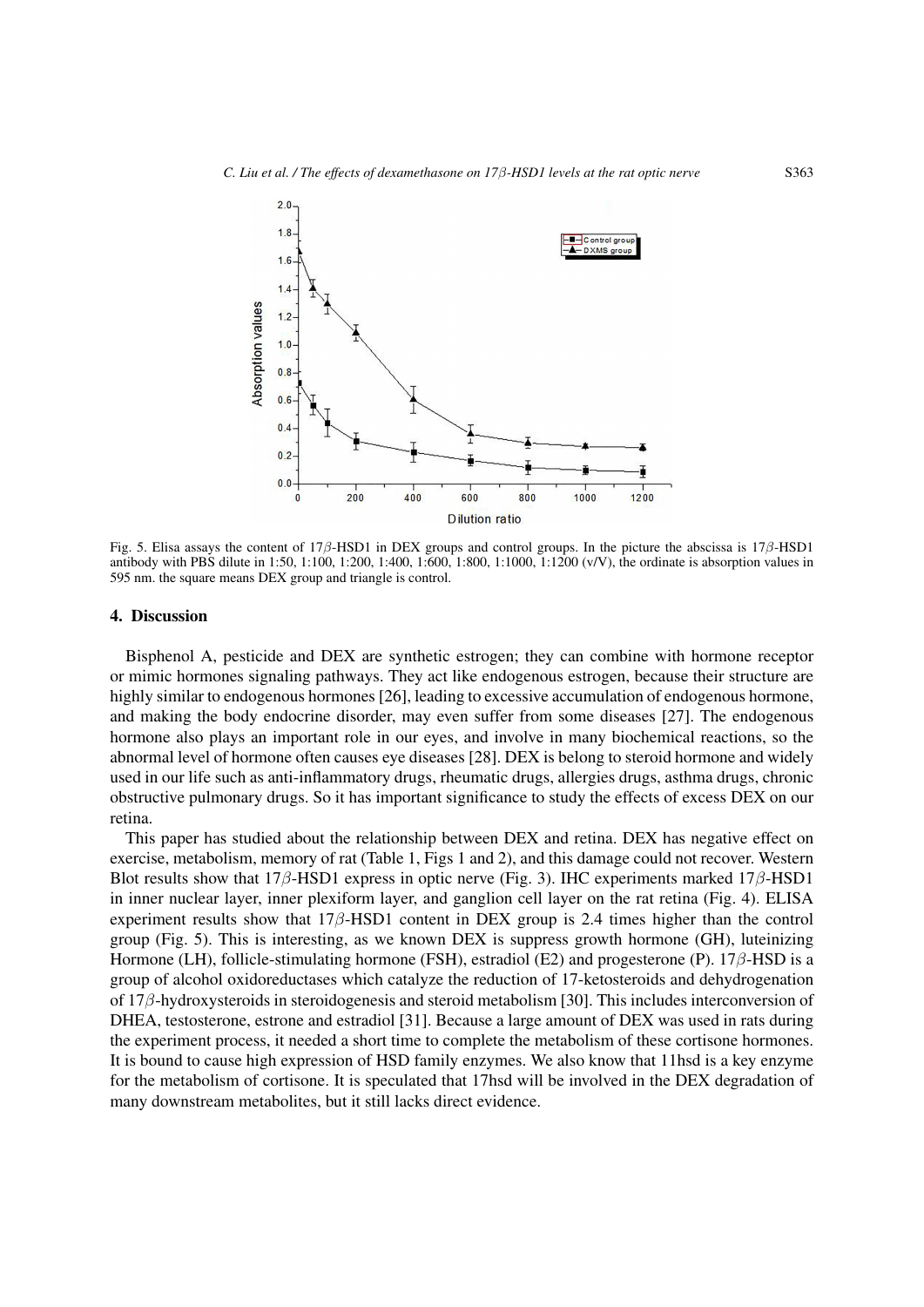#### S364 *C. Liu et al. / The effects of dexamethasone on 17*β*-HSD1 levels at the rat optic nerve*

In short, we have studied the effects of hormone on optic nerve, the regulation relationship of enzymes involved in hormone, enzyme activity and optic nerve physiology, which is worth exploring.

# Acknowledgments

This scientific research project was supported by the Education Development Plan of Jilin Province of the People's Republic of China (JJKH20190603KJ).

## Conflict of interest

None to report.

## References

- <span id="page-7-0"></span>[1] Provan D, Stasi R, Newland AC, Blanchette VS, Bolton-Maggs P. International consensus report on the investigation and management of primary immune thrombocytopenia. Blood. 2010; 115: 168–186. DOI: 10.1182/blood-2009-06-225565.
- <span id="page-7-1"></span>[2] Mohan K, Kecova H, Hernandez-Merino E, Kardon RH, Harper MM. Retinal ganglion cell damage in an experimental rodent model of blast-mediated traumatic brain injury. Investigative Opthalmology & Visual Science. 2013; 54(5): 3440– 3450. DOI: 10.1167/iovs.12-11522.
- <span id="page-7-2"></span>[3] Gracitelli CP, Duque-Chica GL, Moura AL, Nagy BV, Paranhos A Jr, et al. A positive association between intrinsically photosensitive retinal ganglion cells and retinal nerve fiber layer thinning in glaucoma. Investigative Ophthalmology & Visual Science. 2014; 55(12): 7997–8005. DOI: 10.1167/iovs.14-15146.
- <span id="page-7-3"></span>[4] Cascio C, Deidda I, Russo D, Guarneri P. The estrogenic retina: The potential contribution to healthy aging and agerelated neurodegenerative diseases of the retina. Steroids. 2015; 103: 31–41. DOI: 10.1016/j.steroids.2015.08.002.
- <span id="page-7-4"></span>[5] Prokai-Tatrai K, et al. 17β-estradiol eye drops protect the retinal ganglion cell layer and preserve visual function in an *in vivo* model of glaucoma. Molecular Pharmaceutics. 2013; 10(8): 3253–3261. DOI: 10.1021/mp400313u.
- <span id="page-7-5"></span>[6] Kador KE, Montero RB, Venugopalan P, Hertz J, Zindell AN, Valenzuela DA, Uddin MS, Lavik EB, et al. Tissue engineering the retinal ganglion cell nerve fiber layer. Biomaterials. 2013; 17: 4242–4250. DOI: 10.1016/j.biomaterials. 2013.02.027.
- <span id="page-7-6"></span>[7] Cassetta A, Krastanova I, Kristan K, et al. Insights into subtle conformational differences in the substrate-binding loop of fungal 17β-hydroxysteroid dehydrogenase: a combined structural and kinetic approach. Biochemical Journal. 2012; 441(1): 151–160. DOI: 10.1042/BJ20110567.
- <span id="page-7-7"></span>[8] Marchais-Oberwinkler S, Henn C, Möller G, Klein T, Negri M, Oster A, Spadaro A, Werth R, et al. 17β-hydroxysteroid dehydrogenases (17β-HSDs) as therapeutic targets: protein structures, functions, and recent progress in inhibitor development. Steroid. Biochem. Mol. Biol. 2011; 125: 66–82. DOI: 10.1016/j.jsbmb.2010.12.013.
- <span id="page-7-8"></span>[9] Svegelj MB, Stojan J, Rizner TL. The role of Ala231 and Trp227 in the substrate specificities of fungal 17βhydroxysteroid dehydrogenase and trihydroxynaphthalene reductase: steroids versus smaller substrates. Journal of Steroid Biochemistry & Molecular Biology. 2012; 129(1-2): 92–98. DOI: 10.1016/j.jsbmb.2011.03.019.
- <span id="page-7-9"></span>[10] Lajic S, Nordenström A, Hirvikoski T. Long-term outcome of prenatal dexamethasone treatment of 21-hydroxylase deficiency. Endocrine Development. 2011; 20: 96–105. DOI: 10.1159/000321228.
- <span id="page-7-10"></span>[11] Kawa L, Barde S, Arborelius UP, Theodorsson E, Agoston D, Risling M, Hökfelt T. Expression of galanin and its receptors are perturbed in a rodent model of mild, blast-induced traumatic brain injury. Experimental Neurology. 2016; 279: 159–167. DOI: 10.1016/j.expneurol.2016.02.019.
- <span id="page-7-11"></span>[12] Adamski J, Jakob FJ. A guide to 17β-hydroxysteroid dehydrogenases. Mol. Cell. Endocrinol. 2001; 171(1-2): 1–4. DOI: 10.1016/S0303-7207(00)00383-X.
- <span id="page-7-12"></span>[13] Li M, Xiong G, Maser E. A novel transcriptional repressor PhaR for the steroid-inducible expression of the 3, 17βhydroxysteroid dehydrogenase gene in Comamonas testosteroni ATCC11996. Chem-biol. Interact. 2013; 202(1-3): 116– 125. DOI: 10.1016/j.cbi.2012.12.014.
- <span id="page-7-13"></span>[14] Morrison JC, Moore CG, Deppmeier LMH, et al. A rat model of chronic pressure-induced optic nerve damage. Experimental Eye Research. 1997; 64(1): 85–96. DOI: 10.1006/exer.1996.0184.
- <span id="page-7-14"></span>[15] Ma W, Cojocaru R, Gotoh N, et al. Gene expression changes in aging retinal microglia: relationship to microglial support functions and regulation of activation. Neurobiology of Aging. 2013; 34(10): 2310–2321. DOI: 10.1016/j.neurobiolag ing.2013.03.022.